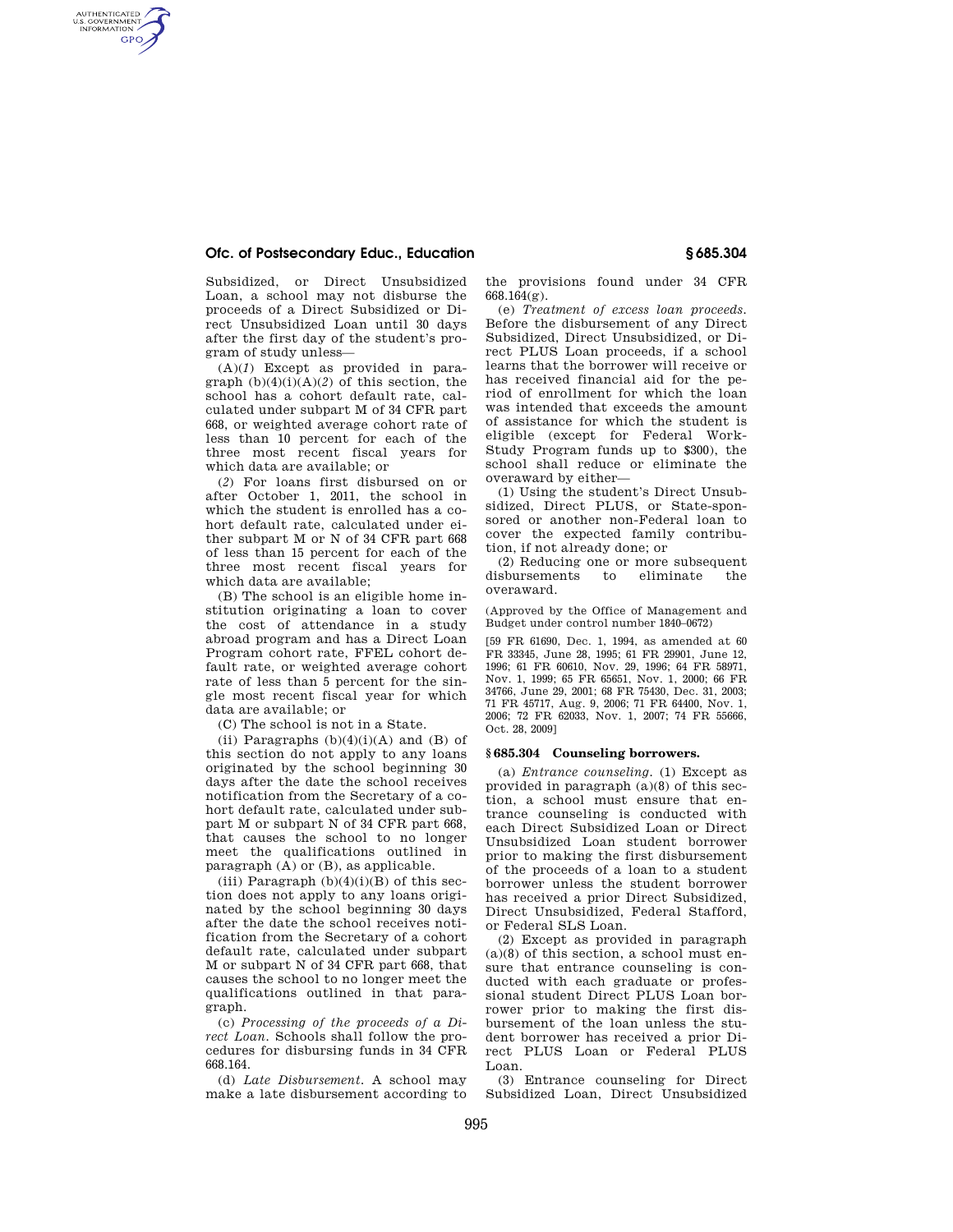Loan, and graduate or professional student Direct PLUS Loan borrowers must provide the borrower with comprehensive information on the terms and conditions of the loan and on the responsibilities of the borrower with respect to the loan. This information may be provided to the borrower—

(i) During an entrance counseling session, conducted in person;

(ii) On a separate written form provided to the borrower that the borrower signs and returns to the school; or

(iii) Online or by interactive electronic means, with the borrower acknowledging receipt of the information.

(4) If entrance counseling is conducted online or through interactive electronic means, the school must take reasonable steps to ensure that each student borrower receives the counseling materials, and participates in and completes the entrance counseling, which may include completion of any interactive program that tests the borrower's understanding of the terms and conditions of the borrower's loans.

(5) A school must ensure that an individual with expertise in the title IV programs is reasonably available shortly after the counseling to answer the student borrower's questions. As an alternative, in the case of a student borrower enrolled in a correspondence program or a study-abroad program approved for credit at the home institution, the student borrower may be provided with written counseling materials before the loan proceeds are disbursed.

(6) Entrance counseling for Direct Subsidized Loan and Direct Unsubsidized Loan borrowers must—

(i) Explain the use of a Master Promissory Note (MPN);

(ii) Emphasize to the borrower the seriousness and importance of the repayment obligation the student borrower is assuming;

(iii) Describe the likely consequences of default, including adverse credit reports, delinquent debt collection procedures under Federal law, and litigation;

(iv) Emphasize that the student borrower is obligated to repay the full amount of the loan even if the student

**§ 685.304 34 CFR Ch. VI (7–1–10 Edition)** 

borrower does not complete the program, does not complete the program within the regular time for program completion, is unable to obtain employment upon completion, or is otherwise dissatisfied with or does not receive the educational or other services that the student borrower purchased from the school;

(v) Inform the student borrower of sample monthly repayment amounts based on—

(A) A range of student levels of indebtedness of Direct Subsidized Loan and Direct Unsubsidized Loan borrowers, or student borrowers with Direct Subsidized, Direct Unsubsidized, and Direct PLUS Loans depending on the types of loans the borrower has obtained; or

(B) The average indebtedness of other borrowers in the same program at the same school as the borrower;

(vi) To the extent practicable, explain the effect of accepting the loan to be disbursed on the eligibility of the borrower for other forms of student financial assistance;

(vii) Provide information on how interest accrues and is capitalized during periods when the interest is not paid by either the borrower or the Secretary;

(viii) Inform the borrower of the option to pay the interest on a Direct Unsubsidized Loan while the borrower is in school;

(ix) Explain the definition of halftime enrollment at the school, during regular terms and summer school, if applicable, and the consequences of not maintaining half-time enrollment;

(x) Explain the importance of contacting the appropriate offices at the school if the borrower withdraws prior to completing the borrower's program of study so that the school can provide exit counseling, including information regarding the borrower's repayment options and loan consolidation;

(xi) Provide information on the National Student Loan Data System and how the borrower can access the borrower's records; and

(xii) Provide the name of and contact information for the individual the borrower may contact if the borrower has any questions about the borrower's rights and responsibilities or the terms and conditions of the loan.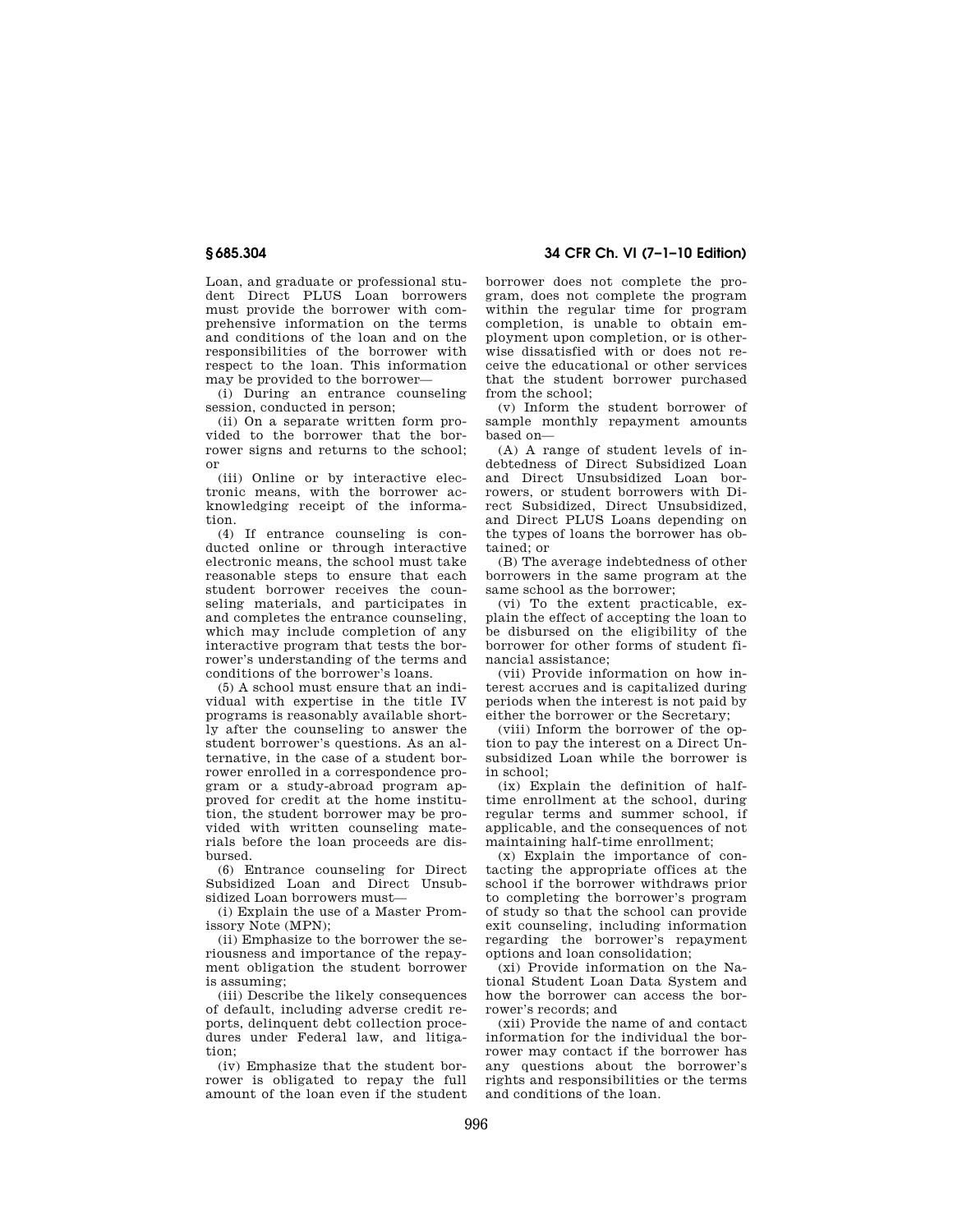## **Ofc. of Postsecondary Educ., Education § 685.304**

(7) Entrance counseling for graduate or professional student Direct PLUS Loan borrowers must—

(i) Inform the student borrower of sample monthly repayment amounts based on—

(A) A range of student levels or indebtedness of graduate or professional student PLUS loan borrowers, or student borrowers with Direct PLUS Loans and Direct Subsidized Loans or Direct Unsubsidized Loans, depending on the types of loans the borrower has obtained; or

(B) The average indebtedness of other borrowers in the same program at the same school:

(ii) Inform the borrower of the option to pay interest on a PLUS Loan while the borrower is in school;

(iii) For a graduate or professional student PLUS Loan borrower who has received a prior FFEL Stafford, or Direct Subsidized or Unsubsidized Loan, provide the information specified in  $§685.301(a)(3)(i)(A)$  through §685.301(a)(3)(i)(C); and

(iv) For a graduate or professional student PLUS Loan borrower who has not received a prior FFEL Stafford, or Direct Subsidized or Direct Unsubsidized Loan, provide the information specified in paragraph  $(a)(6)(i)$  through paragraph  $(a)(6)(xii)$  of this section.

(8) A school may adopt an alternative approach for entrance counseling as part of the school's quality assurance plan described in  $\frac{685.300(b)(9)}{b}$ . If a school adopts an alternative approach, it is not required to meet the requirements of paragraphs (a)(1) through (a)(7) of this section unless the Secretary determines that the alternative approach is not adequate for the school. The alternative approach must—

(i) Ensure that each student borrower subject to entrance counseling under paragraph  $(a)(1)$  or  $(a)(2)$  of this section is provided written counseling materials that contain the information described in paragraphs  $(a)(6)(i)$  through  $(a)(6)(v)$  of this section;

(ii) Be designed to target those student borrowers who are most likely to default on their repayment obligations and provide them more intensive counseling and support services; and

(iii) Include performance measures that demonstrate the effectiveness of the school's alternative approach. These performance measures must include objective outcomes, such as levels of borrowing, default rates, and withdrawal rates.

(9) The school must maintain documentation substantiating the school's compliance with this section for each student borrower.

(b) *Exit counseling.* (1) A school must ensure that exit counseling is conducted with each Direct Subsidized Loan or Direct Unsubsidized Loan borrower and graduate or professional student Direct PLUS Loan borrower shortly before the student borrower ceases at least half-time study at the school.

(2) The exit counseling must be in person, by audiovisual presentation, or by interactive electronic means. In each case, the school must ensure that an individual with expertise in the title IV programs is reasonably available shortly after the counseling to answer the student borrower's questions. As an alternative, in the case of a student borrower enrolled in a correspondence program or a study-abroad program approved for credit at the home institution, the student borrower may be provided with written counseling materials within 30 days after the student borrower completes the program.

(3) If a student borrower withdraws from school without the school's prior knowledge or fails to complete the exit counseling as required, exit counseling must be provided either through interactive electronic means or by mailing written counseling materials to the student borrower at the student borrower's last known address within 30 days after the school learns that the student borrower has withdrawn from school or failed to complete the exit counseling as required.

(4) The exit counseling must—

(i) Inform the student borrower of the average anticipated monthly repayment amount based on the student borrower's indebtedness or on the average indebtedness of student borrowers who have obtained Direct Subsidized Loans and Direct Unsubsidized Loans, student borrowers who have obtained only Direct PLUS Loans, or student